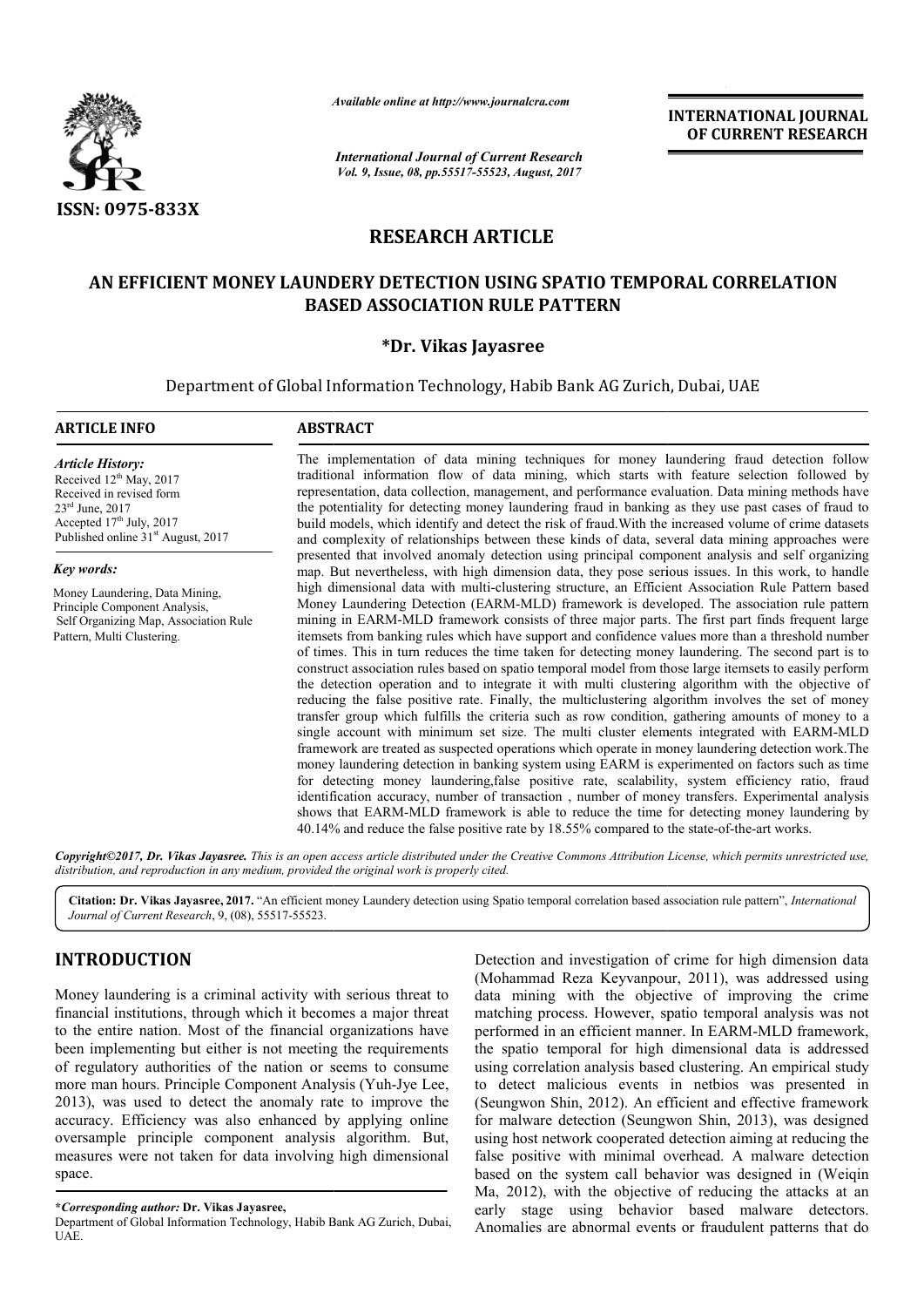not match with those of the normal patterns. In (Michael, 2015), a contextual anomaly detection framework was designed aiming at reducing the false positive rate. A framework (Thijs Veugen, 2015), was designed to perform secure computations based on collaborative filter. An encryption mechanism called as the identity-based broadcast mechanism was designed in (Jongkil Kim, 2015), with the objective of reducing the computational complexity in detecting the anomaly. A method called pin-entry was designed in (Taekyoung Kwon and Jin Hong, 2015), using a user authentication scheme which was proven to be secure. Another method used channel state information (Muhammad, 2015), to detect anomalies with the aid of Semi Definite Relaxation (SDR) techniques. Robust detection of anomalies was addressed in (Yu Ma, 2015), aiming at improving the fraud identification accuracy in the presence of noise. However, all the above said methods did not take into account the execution time. The EARM-MLD framework on the other hand reduces the execution time by eliminating the unwanted attributes using efficient association rule mining techniques.

One of the essential sales measures for global business environment is e-commerce. With the rapid increase in the advancement ofe-commerce, use of credit cards for purchases has also increased in a significant manner. A framework for credit card fraud detection (SuvasiniPanigrahi, 2009), was designed using Dempster-Shafer's theory to improve the credit card detection accuracy. In (Pamela Castellón González, 2013), neural networks and Bayesian networks were applied to identify the patterns of fraud in taxpayers. Mechanism for anti money laundering was designed in (Xingrong Luo, 2014), with the aid of classifier based on a set of mined frequent rules. In order to detect deception, (Christie, 2011) data and text mining methods were applied resulting in the accuracy. Crowd fraud detection (Tian Tian, 2015) in internet advertising was performed to remove the false alarm rate using two stages called clustering and filter stage. Money laundering detection has received significant attention from researchers in the world. Many techniques (Vikas Jayasree, 2015), have been developed to detect money laundering transaction based on data mining, clustering, and so on. In (Ashish Thakur, 2015; AashleshaBhingarde, 2015), hidden markov model was applied to detect the credit card detection aiming at improving the accuracy and minimizing the false alarm rate. In addition to hidden markov model, K-clustering was applied in (MohdAveshZubair Khan, 2014), with the objective of reducing the fraud transaction rate. Anti money laundering solutions were presented in (Tamer HossamEldinHelmy, 2014) using cluster and link analysis aiming at reducing the time for detection and improving the accuracy.

Based on the aforementioned methods, in this paper, an Efficient Association Rule Pattern based Money Laundering Detection (EARM-MLD) framework is designed. The contributions of EARM-MLD framework include the following: (i) to reduce the time for detecting money laundering by applying efficient association rule pattern, (ii) to substantially reduce the false positive rate by applying spatio temporal based association rule mining and; (iii) to improve the fraud identification accuracy by introducing correlation analysis based clustering.

The rest of the paper is organized as follows. The components of our money laundery detection framework are presented in Section 2 along with a description of the framework and the details of implementation. In Section 3, the experimental setting used in the design of EARM-MLD framework is presented. In Section 4, we discuss the results obtained from implementation studies. Finally, we conclude the paper in Section 5.

# **MATERIALS AND METHODS**

A framework that supports the surveillance in detecting the money laundering is presented. The main parts ofthe framework include efficient design of association rule pattern, eliminating incomplete data by performing mapping, obtaining the cleaned dataset, and analyzing algorithms, such as mapping algorithm and algorithm for Spatio Temporal-based Association Rule Pattern Mapping. The results obtained with the use of these algorithms helps in reducing the time for detecting money laundering and improve the fraud identification accuracy by reducing the false positive time. Figure 1 shows the block diagram of the Efficient Association Rule Pattern based Money Laundering Detection (EARM-MLD) framework.



**Figure 1. Block diagram of EARM-MLD framework**

Figure 1 shows the block diagram that consists of three main parts namely: (1) generation of efficient association rule pattern to remove incomplete data that in turn reduces the time for detecting money laundering, (2) Constructing spatio temporalbased association rule mining withthe objective of reducing the false positive rate using spatio and temporal data and (3) design of correlation analysis-based clustering to improve the fraud detection accuracy. The elaborate description of EARM-MLD framework is described in the forthcoming sections.

## **Design of Efficient Association Rule Pattern for detecting money laundering**

The first step in the design of Efficient Association Rule Pattern based Money Laundering Detection (EARM-MLD) framework is the construction of Association Rule Pattern. The association rule pattern for detecting money laundering identifies the frequent large itemsets having support and confidence values more than threshold number of times. Let us consider database ' $DB$ ' in a bank environment consisting of several attributes ' $A_i = A_1, A_2, \dots, A_n$ ' that denotes the set of items '*Item<sub>i</sub>* = *Item<sub>1</sub>*, *Item<sub>2</sub>*, ..., *Item<sub>n</sub>*' where each items 'Item<sub>i</sub> = Item<sub>1</sub>, Item<sub>2</sub>, ..., Item<sub>n</sub>' where each transaction ' $Tran \in Item_i$ ' with patterns ' $P_i = P_1, P_2, ..., P_n$ '. Before efficient association rule patterns are formed, the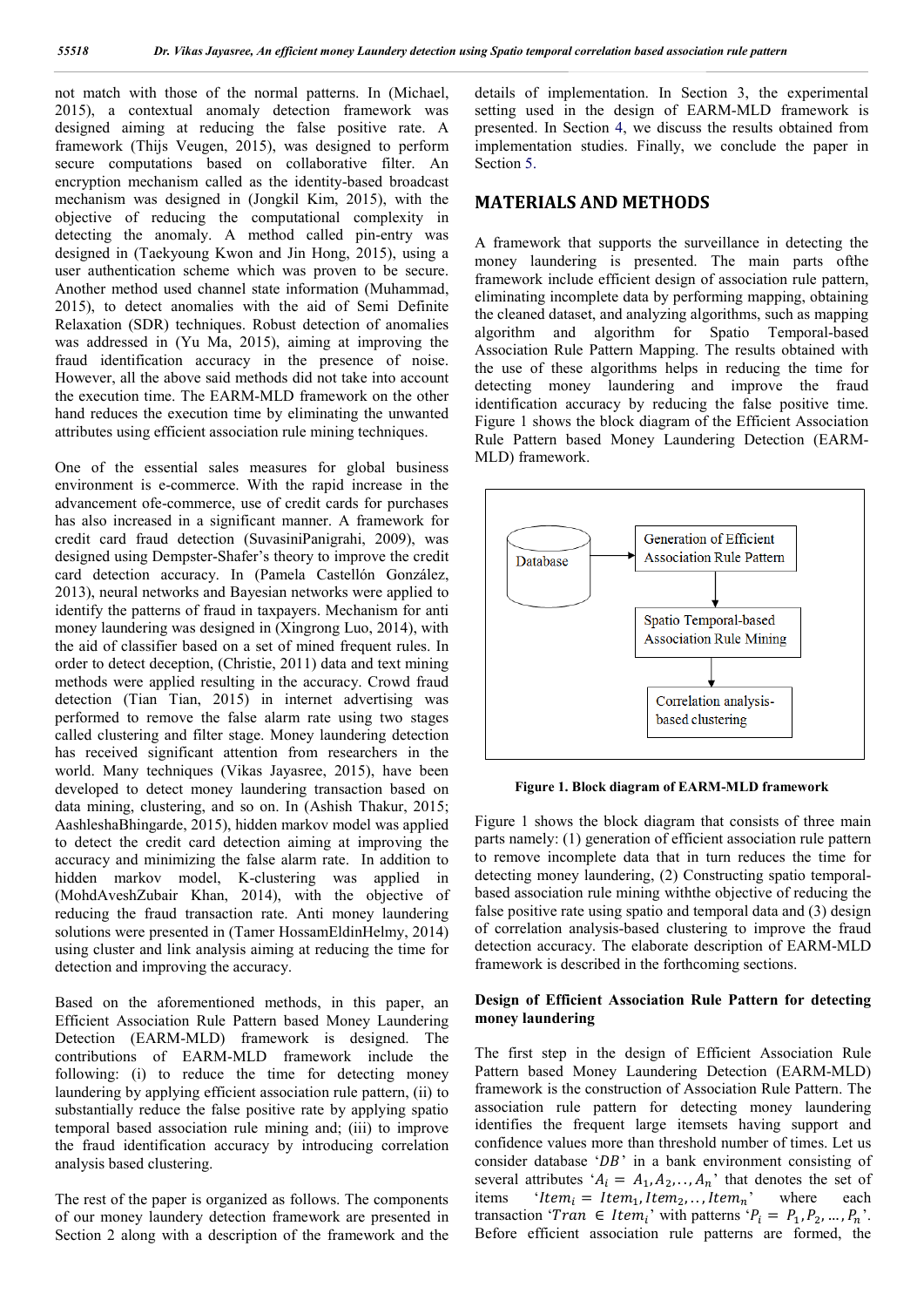incomplete data (i.e. attributes) are eliminated. The cleaned data set is then further used as several institutions uses different form of customer data. The obtained information is mapped to a unique processing form. The converted cleaned data set transactional data sets are used for money laundering identification process. Figure 2 shows the measure of evaluating support and confidence by performing mapping operation.



**Figure 2. Block diagram of Efficient Association Rule Pattern**

As shown in figure 2, by applying the mapping operation, the execution time for detecting money laundering is reduced in a significant manner. Then, the association rule patternis applied to the converted cleaned dataset. Figure 3 shows the algorithmic description for mapping operation.

```
Input: Database 'DB', Transaction dataset 'T_s', Attributes 'A_i = A_1, A_2, \ldots, A_n',
Attribute set 'A<sub>s</sub>', Items 'Item<sub>i</sub> = Item<sub>1</sub>, Item<sub>2</sub>,.., Item<sub>n</sub>', Patterns 'P<sub>i</sub> =
P_1, P_2, \ldots, P_nOutput: significant removal of unwanted/incomplete data
Step 1: Begin
Step 2: For each database 'DB'
Step 3 -For each transaction 'T_i' from Transaction dataset 'T_s'
Step 4:
                 For each attribute 'A_i' from Attribute set 'A_s' and Patterns 'P_i'
                         If 'T_i' \in'A_i' then
Step 5:
Step 6:
                                  Extract A.
Step 6:
                         Else
Step 7:
                                  Remove A.
Step 8:
                         End if
Step 9:
                 End for
Step 10:
                 End for
Step 11: End for
Step 12: End
```
#### **Figure 3. Mapping algorithm**

The mapping algorithm as shown in Figure 3 is performed with the objective of removing the unwanted attributes and extracts those relevant attributes for detecting money laundering. For each transaction and attribute, search is made to identify whether the transaction and attributes belongs to the transaction set and attribute set in addition to the patterns. As a result, the unwanted attributes are removed. This makes the time taken to detect money laundering get reduced with the increase in the number of attributes.

## **Spatio Temporal-based Association Rule Mining (reduces false positive rate)**

Once the unwanted attributes are removed, the second step involved in the design of Efficient Association Rule Pattern based Money Laundering Detection (EARM-MLD) framework is the construction of association rules. Here, the Association rules are constructed from those large item sets (i.e. after removal of unwanted attributes) to perform the detection operation using spatio temporal model. To form Spatio Temporal-based Association Rule Mining, the association rule pattern is generated. Then representation of association rule pattern for detecting money laundering is given as follows.

$$
X \Rightarrow Y
$$
, where  $X \in Item_i$ ,  $Y \in Item_i$  and  $X \cap Y = \phi$ ........(1)

From (1), the support ' $Supp'$  of ' $X \Rightarrow Y'$  is the probability of a transaction in ' $DB$ ' that includes both 'X and Y' with similar patterns ' $P_i$ '. Onthe other hand confidence ' $Conf$ ' of ' $X \Rightarrow Y$ ' is the probability of atransaction including ' $X$ ' will contain ' $Y$ ' too with similar patterns ' $P_i$ '. Then, Association Rule Pattern for detecting money laundering is formulated as given below with the help of support ' $S$ upp' and confidence ' $Conf'$ '.

$$
Supp_{XY\Rightarrow Z} = \left( \frac{\sum_{i=1}^{n} Supp\_count_{XYZ(i)} \cup P_i}{\sum_{i=1}^{n} DB_{size(i)}} \right) \qquad \qquad \dots \dots \dots \dots (2)
$$

$$
Supp_{XY} = \left( \frac{\sum_{i=1}^{n} Supp\_count_{XY}(i)\cup P_i}{\sum_{i=1}^{n} DB_{size}(i)} \right) \qquad \qquad \dots \dots \dots \dots \dots \tag{3}
$$

$$
Conf_{XY \to Z} = \left( \frac{Supp_{XY \to Z}}{Supp_{XY}} \right) \tag{4}
$$

From (2), (3) and (4), the support and confidence value is measured. The Spatio Temporal-based Association Rule Mining is obtained using spatio and temporal data as given below.

$$
P_{st}(\alpha, \beta) = \left(\frac{\delta}{\beta t - \alpha t}\right) \tag{5}
$$

From (5), ' $t(\alpha, \beta)$ ' is the pattern obtained with start time ' $\alpha$ ' and end time ' $\beta$ ' and 's' representing the temporal search of the pattern with start time ' $\alpha$ ' and end time ' $\beta$ '. With the obtained pattern based on temporal search model, let us consider that there are  $F P_i = FP_1, FP_2, \ldots, FP_n$  frequent patterns. The algorithm for Association Rule Pattern Mapping identifies ' $FP_k$ ' from ' $FP_{k-1}$ ' in two stages. During the first stage,  $k$  pattern sets called as the candidate pattern sets ' $Can_{k}$ ' and other itemsets from database ' $DB$ ' are generated. With the generated candidate pattern sets any ' $k - 1$ ' itemsets is not said to be a subset of frequent  $k'$  itemset which is not candidate frequent pattern set. Therefore, those itemsets which are not considered to be candidate frequent pattern set are said to be detected as fraudulent activity and forms cluster. This in turn reduces the false positive rate. The algorithm for Association Rule Pattern Mapping using spatio temporal data is given below. Figure 4 shows the Algorithm for Spatio Temporal-based Association Rule Pattern Mapping. As shown in the figure, for each items and patterns observed, the support and confidence value is measured. With the obtained support and confidence value, spatio temporal data is evaluated. The frequent patterns using spatio temporal data is evolved to identify the candidate pattern set. Finally, not candidate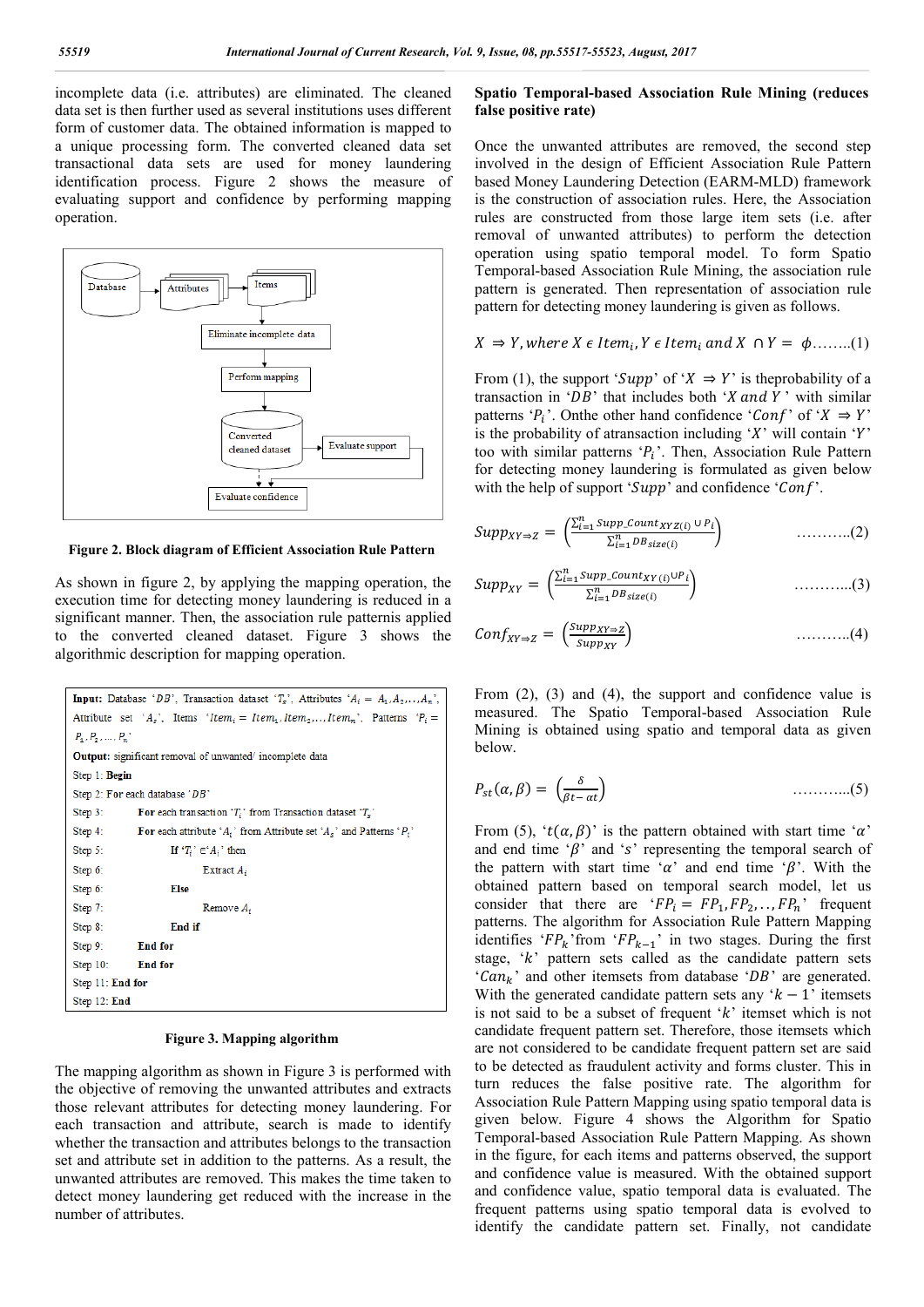frequent pattern set are removed which therefore reduces the false positive rate.

|                                                    | <b>Input:</b> Items 'Item <sub>i</sub> = Item <sub>1</sub> , Item <sub>2</sub> ,, Item <sub>n</sub> ', Pattern ' $P_i = P_1, P_2, , P_n$ ', Frequent |  |  |  |
|----------------------------------------------------|------------------------------------------------------------------------------------------------------------------------------------------------------|--|--|--|
| Pattern $FP_i = FP_1, FP_2, \ldots, FP_n$          |                                                                                                                                                      |  |  |  |
| <b>Output:</b> association rule pattern mined data |                                                                                                                                                      |  |  |  |
| Step 1: Begin                                      |                                                                                                                                                      |  |  |  |
| Step $2$ :                                         | For each Database ' $DB$ ' and items 'Item;'                                                                                                         |  |  |  |
| Step $3:$                                          | For each Pattern $P_i$                                                                                                                               |  |  |  |
| Step $4:$                                          | Evaluate Support using (3)                                                                                                                           |  |  |  |
| Step 5:                                            | Evaluate Confidence using (4)                                                                                                                        |  |  |  |
| Step 6:                                            | Measure spatio temporal data using (5)                                                                                                               |  |  |  |
| Step 7:                                            | Generate candidate pattern sets ' $Can_k$ '                                                                                                          |  |  |  |
| Step 8:                                            | Remove not candidate frequent pattern set                                                                                                            |  |  |  |
| Step 9:                                            | <b>End for</b>                                                                                                                                       |  |  |  |
| Step $10$ :                                        | <b>End for</b>                                                                                                                                       |  |  |  |
| Step 11: End                                       |                                                                                                                                                      |  |  |  |
|                                                    |                                                                                                                                                      |  |  |  |

## **Figure. 4 Algorithm for Spatio Temporal-based Association Rule Pattern Mapping**

#### **Correlation analysis based clustering**

The final stage in the design of Efficient Association Rule Pattern based Money Laundering Detection (EARM-MLD) frame work is the efficient clustering of transactional activities. With the objective of efficiently detecting the suspicious patterns and improving the fraud identification accuracy, correlation analysis based clustering is carried out. The correlation analysis based clustering algorithm builds connected graphs where the nodes (i.e. customers) denote the money transfers. The EARM-MLD framework creates an edge between two customers when the target account from the transfer of the first customer is similar to that of the source account from the transfer of the second customer.

Let us consider, a cluster ' $Cl_i$ ' contains ' $c_1$ ' customers representing money transfers with target accounts ' $a_1$ ' and ' $c_2$ ' customers denoting money transfers with source accounts  $a_2$ . When amoney transfer has to be included with the source account ' $a_2$ ' and the targetaccount ' $a_1$ ', then the correlation between customers with total number of edges to be created is  ${}^{c}C_{1} + C_{2}$ .

The correlation analysis based clustering involves the set of money transfer group fulfilling the criteria such as row condition, gathering amounts of money to a single account with minimum set size. The row condition in correlation analysis based clustering is set in such a way that it removes the graph nodes (i.e. customers) which do not fulfill the condition (i.e. observed patterns or abnormal patterns). The second criteria gathering amounts of money to a single account with minimum set size helps in detecting the target accounts. The algorithmic description of correlation analysis based clustering is as given below. Figure 5 shows the algorithmic description. With the above said algorithm, detection of money laundering is efficiently performed by comparing the already obtained support and confidence value with those of the correlated support and confidence value. If both the values are said to be similar, then no detection of money laundering is observed, else states that the money laundering activity is detected.

Therefore, by applying correlation analysis based clustering, fraud identification accuracy is said to improve with respect to scalability (i.e. increase in customers).

| Input: Tree root 'R', Child node 'child'                                                     |                                                                    |  |  |  |
|----------------------------------------------------------------------------------------------|--------------------------------------------------------------------|--|--|--|
| Output: efficient analyzes of trees with detection of money laundering in nodes was observed |                                                                    |  |  |  |
| Step 1: Begin                                                                                |                                                                    |  |  |  |
| Step 2:                                                                                      | For each tree root "                                               |  |  |  |
| Step 3:                                                                                      | Measure of offspring                                               |  |  |  |
| Step 4:                                                                                      | If 'count $(R)$ ' >sum (child)                                     |  |  |  |
| Step 5:                                                                                      | Remove child node                                                  |  |  |  |
| Step 6:                                                                                      | End if                                                             |  |  |  |
| Step 7:                                                                                      | If 'count $(R)$ ' <sum (child)<="" td=""></sum>                    |  |  |  |
| Step 8:                                                                                      | Measure Support and Confidence using () and ()                     |  |  |  |
| Step 9:<br>then                                                                              | If measured support and confidence is equal to value already found |  |  |  |
| Step 10:                                                                                     | No detection of money laundering                                   |  |  |  |
| Step 11:                                                                                     | Else                                                               |  |  |  |
| Step $12$ :                                                                                  | Detection of money laundering                                      |  |  |  |
| Step $13$ :                                                                                  | End if                                                             |  |  |  |
| Step 14: End for                                                                             |                                                                    |  |  |  |
| Step 15: End                                                                                 |                                                                    |  |  |  |

|  | Figure 5. Algorithm for correlation analysis based clustering |  |  |
|--|---------------------------------------------------------------|--|--|
|  |                                                               |  |  |

#### **Experimental settings**

Efficient Association Rule Pattern based Money Laundering Detection (EARM-MLD) framework is experimented in JAVA platform using Statlog (German Credit Data) Data Set. The Statlog German Credit Data classifies the people using a set of attributes list. To efficiently implement the algorithms in EARM-MLD framework, numerical attributes from Strathclyde University are added to make it effective algorithm for money laundering identification. The Statlog German Credit Data include 17 attributes and has been coded as integer type and 3 under the categorical type. Efficient Association Rule Pattern based Money Laundering Detection (EARM-MLD) with the existing Anomaly Detection using Principle Component Analysis (AD-PCA) [1] and Detecting and Investigating crime using Data Mining (DI-DM) [2]. The StatlogGerman Credit Data contains the 1000 instances on financial area for performing the experimental work to identify the vulnerable accounts. The experiment is conducted on the factors such as time for detecting money laundering, false positive rate, scalability, system efficiency ratio, fraud identification accuracy, number of transaction, number of money transfers.

#### **DISCUSSION**

To validate the efficiency and theoretical advantages of the proposed Efficient Association Rule Pattern based Money Laundering Detection (EARM-MLD) framework with Anomaly Detection using Principle Component Analysis (AD-PCA) [1] and Detecting and Investigating crime using Data Mining (DI-DM) [2], the results of implementation under JAVA is presented. The parameters of the EARM-MLD framework are chosen as provided in the experiment section.

#### **Impact of time for detecting money laundering**

The time for detecting money laundering is the amount of time required to transact a given number of transaction that include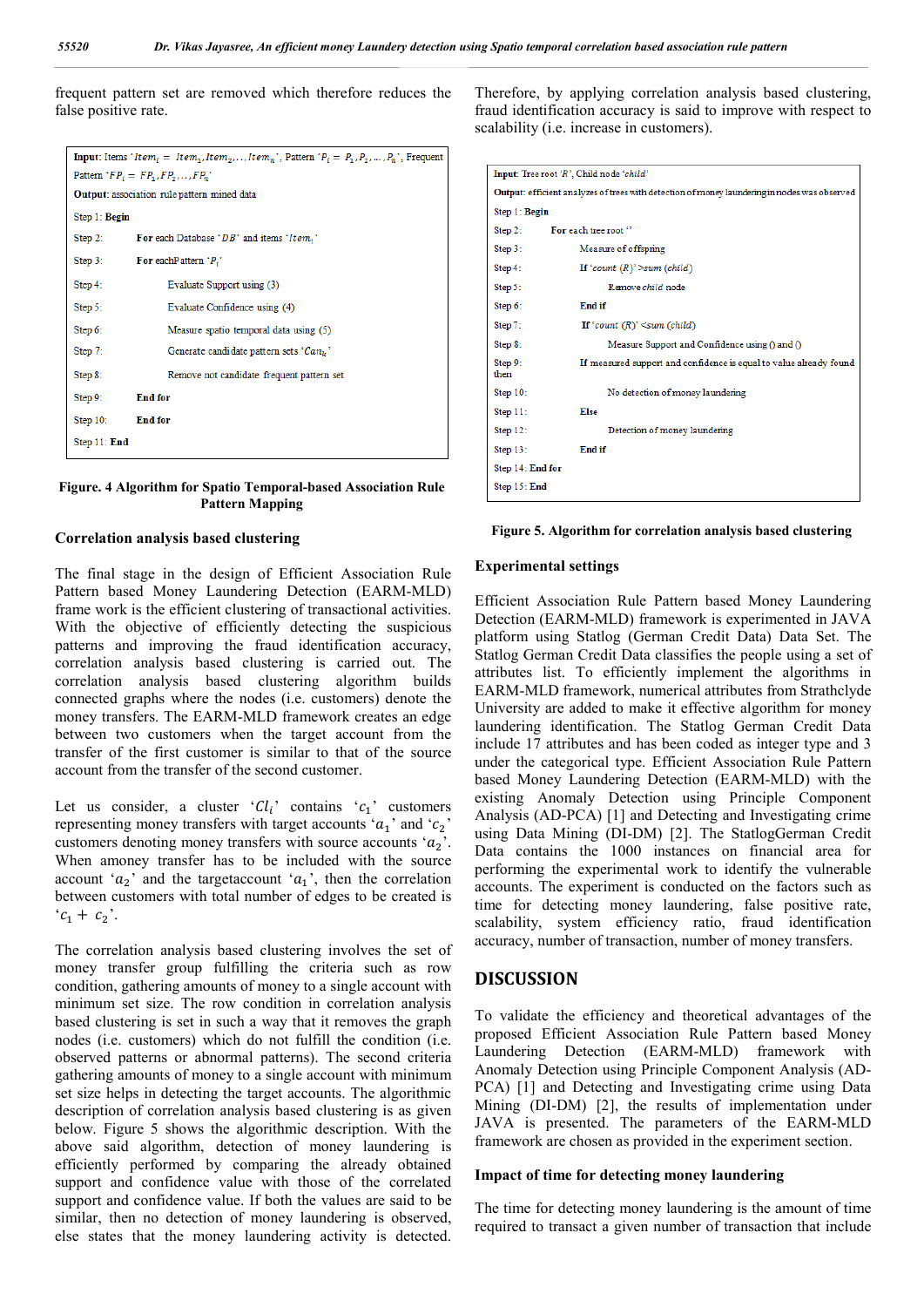both fraudulent and non-fraudulent activities. The time for detecting money laundering involves both the activities. It is measured in terms of milliseconds (ms) and formulated as given below

$$
ET = Time (SingleT) * (TotalT) \qquad \qquad \qquad \ldots \ldots \ldots \ldots (6)
$$

From (6) the execution time for detecting money laundering  $ET'$ , is obtained on the basis of time for single transaction 'Single<sub>T</sub>' and the total transactions 'Total<sub>T</sub>'. To better understand the effectiveness of the proposed EARM-MLD framework, extensive experimental results are reported in table 1.

**Table 1. Tabulation for time for detecting money laundering**

| Number of   | Time for detecting money laundering (ms) |        |       |  |
|-------------|------------------------------------------|--------|-------|--|
| transaction | Earm-mld                                 | Ad-pca | Di-dm |  |
| 150         | 3.79                                     | 5.81   | 6.78  |  |
| 300         | 5.25                                     | 7.30   | 9.34  |  |
| 450         | 8.23                                     | 10.28  | 12.32 |  |
| 600         | 7.55                                     | 9.60   | 11.64 |  |
| 750         | 11.38                                    | 13.43  | 15.47 |  |
| 900         | 10.25                                    | 12.30  | 14.34 |  |
| 1050        | 14.98                                    | 16.09  | 18.13 |  |

The experiments are conducted using JAVA to measure and experiment the factors by analyzing the percentage of result using table and graph values. Results are presented for different number of transactions. The results reported here confirm that with the increase in the number of transaction, the time for detecting money laundering also gets increased. Finally, the value of user acceptance ratio gets saturated when the transaction ranges from 900 – 1050.



**Figure 6. Measure of time for detecting money laundering**

Figure 6 shows the time for detecting money laundering based on the number of transaction considered for experimental purpose. Our proposed mapping algorithmperforms relatively well when compared to two other methods AD-PCA [1] and DI-DM [2]. This is because using Efficient Association Rule Pattern that eliminates the incomplete data (i.e. attributes) and converted cleaned dataset helps in reducing the time for detecting money laundering of EARM-MLD framework by 30.34% compared to AD-PCA. Besides, the elimination of incomplete data using mapping function uses the support and confidence value that in turn minimizes the time for detecting money laundering by 49.95% compared to DI-DM.

#### **Impact of false positive rate**

False positive rate also known as the false alarm ratio refers to the probability of falsely rejecting the transaction that may include fraudulent activities during a test. It is measured in terms of percentage (%) and formulated as given below

$$
FPR = \left(\frac{Falsely rejected \, transactions \, as \, fractional \, 100 \, \ldots (7)}{Number \, of \, transaction}\right) * 100 \, \ldots (7)
$$

From  $(7)$ , the false positive ratio ' $FPR$ ' is identified, which states that lower the false positive rate more efficiently the method is said to be. In order to reduce the false positive rate, spatio-temporal based association rule mining is used that efficiently reduces the fraudulent activities. In the experimental setup, the number of transaction considered ranges from 150 to 1050. The results of 7 different transactions for experimental setup are listed in Table 2.

**Table 2. Tabulation for false positive rate**

| Number of   | False positive rate $(\% )$ |        |       |  |
|-------------|-----------------------------|--------|-------|--|
| transaction | Earm-MLD                    | AD-PCA | DI-DM |  |
| 150         | 11.50                       | 12.75  | 16.23 |  |
| 300         | 16.28                       | 18.28  | 22.28 |  |
| 450         | 28.44                       | 30.44  | 34.44 |  |
| 600         | 25.13                       | 27.17  | 31.21 |  |
| 750         | 39.25                       | 41.29  | 45.33 |  |
| 900         | 48.23                       | 50.27  | 54.31 |  |
| 1050        | 42.55                       | 44.59  | 48.64 |  |

The targeting results of false positive rate using EARM-MLD framework with two state-of-the-art methods [1], [2] in figure 7 is presented for visual comparison based on the number of transactions made during banking operations.



**Figure 7. Measure of false positive rate**

From Figure 7, it is evident that the false positive rate is reduced using the proposed EARM-MLD framework. Our framework differs from the AD-PCA [1] and DI-DM [2] in that we have incorporated the Spatio Temporal-based Association Rule Miningthat develops an association rule mining based on the spatio and temporal data and therefore decreases the false positive rate by 8.25% compared to AD-PCA. In addition, with the application of Association Rule Pattern Mapping using spatio temporal data, frequent candidate sets are generated whereas the non candidate frequent set are removed. This is in helps in reducing the false positive rate by 28.86% compared to DI-DM.

#### **Impact of fraud identification accuracy**

The fraud identification accuracy is the number of relevant money transfers retrieved to the total number of money transfers made in the database. It is measured in terms of percentage (%) and formulated as given below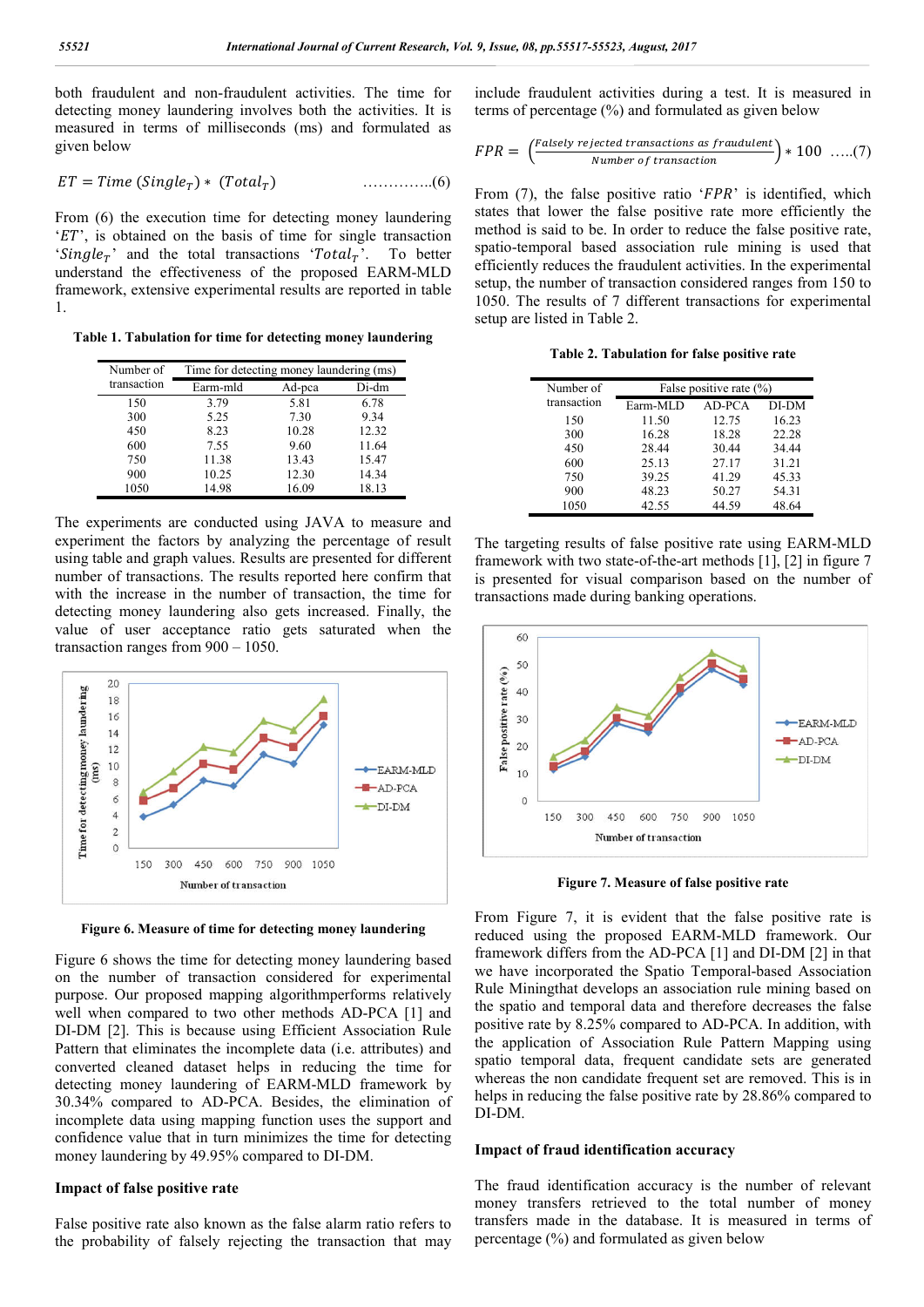$$
A = \left(\frac{\text{number of relevant money transfers (i.e. non fraudulent)}}{\text{number of money transfers}}\right) * 100 \quad \ldots \quad (8)
$$

From (8), the fraud identification accuracy " is measured and higher the value, more efficient the method is said to be. In table 3 we show the analysis of fraud identification accuracy with respect to number of money transfers made ranging between 500 and 3500 that measures the amount of fraud identification accuracy in bank industry measured in terms of percentage (%).

**Table 3. Tabulation for fraud identification accuracy**

| Number of money | Fraud identification accuracy (%) |        |       |  |
|-----------------|-----------------------------------|--------|-------|--|
| transfers       | EARM-MLD                          | AD-PCA | DI-DM |  |
| 500             | 76.13                             | 73.45  | 70.89 |  |
| 1000            | 79.23                             | 74.21  | 70.16 |  |
| 1500            | 84.13                             | 79.11  | 74.06 |  |
| 2000            | 78.24                             | 73.22  | 69.17 |  |
| 2500            | 83.15                             | 78.13  | 74.08 |  |
| 3000            | 85.22                             | 80.20  | 76.15 |  |
| 3500            | 89.19                             | 84.17  | 80.12 |  |

Figure 8 presents the variation of overall fraud identification accuracy of EARM-MLD framework over different number of money transfers in bank sector.



**Figure 8. Measure of fraud identification accuracy**

The results provided in figure 8 confirm that the proposed EARM-MLD framework significantly outperforms the other two methods, AD-PCA [1] and DI-DM [2]. The better performance of EARM-MLD framework is achieved due to the fact that with the application of correlation analysis based clustering in EARM-MLD framework, fulfilling the criteria such as row condition, gathering amounts of money to a single account with minimum set size, resulting in effective fraud identification accuracy with an improvement of 6.01% compared to AD-PCA [1]. Also in EARM-MLD framework, the row condition removes the graph node which does not fulfills the conditions and gathering money to a single account with minimum set size helps in improving the fraud identification accuracy by 9.42% compared to DI-DM.

## **Impact of system efficiency ratio**

In this section the impact of overall system efficiency ratio using three methods, EARM-MLD, AD-PCA and DI-DM is presented.

**Table 4 Tabulation for system efficiency ratio** 

| Methods  | System efficiency ratio $(\% )$ |
|----------|---------------------------------|
| EARM-MLD | 82.15                           |
| AD-PCA   | 70.39                           |
| DI-DM    | 62.50                           |



**Figure 9. Measure of system efficiency ratio**

Table 4 and figure 9 shows the system efficiency ratio with respect to the number of transactions made and amount of money transfers performed. As shown in the figure, the system efficiency ratio is improved using the proposed EARM-MLD framework. This is because with the application of correlations analysis based clustering algorithm efficient detection of money laundering activity is performed. This helps in the improvement of the system efficiency ratio by 14.31% compared to AD-PCA and 11.20% compared to DI-DM respectively.

## **Conclusion**

In this paper, Efficient Association Rule Pattern based Money Laundering Detection (EARM-MLD) frameworkis provided for banking sector to handle high dimensional data using clustering. This framework avoids the computationally expensive time for detecting money laundering in bank sector. As the framework uses Efficient Association Rule Pattern approach for detection of money laundering in bank sector, it increases the fraud identification accuracy by performing correlation analysis based clustering. As a result, the proposed Spatio Temporal-basedAssociation Rule Pattern Mapping algorithm achieves high system efficiency ratio by obtaining support and confidence value for efficient identification of fraudulent activity. By applying the mapping algorithm in EARM-MLD framework in bank sector, overcomes the false positive rate on falsely rejected transactions as fraudulent to improve the fraud identification accuracy with minimum time for detecting money laundering. A series of experiments were conducted and performedin JAVA to test thetime for detecting money laundering, false positive rate, fraud identification accuracy and system efficiency ratio to measure the effectiveness of EARM-MLD framework. The resultsshow that EARM-MLD framework offers better performance with an improvement of fraud identification accuracy by 7.71% and system efficiency ratio by 12.75% compared to AD-PC and DI-DM respectively.

# **REFERENCES**

- AashleshaBhingarde, AvnishBangar, Krutika Gupta and SnigdhaKarambe, "Credit Card Fraud Detection using Hidden Markov Model", *International Journal of Advanced Research in Computer and Communication Engineering,* Volume 4, Issue 3, March 2015, Pages 169 – 170.
- Ashish Thakur, Bushra Shaikh, Vinita Jain and A. M. Magar, "Hidden Markov Model in Credit Card Fraud Detection", *International Journal of Advanced Research in Computer*